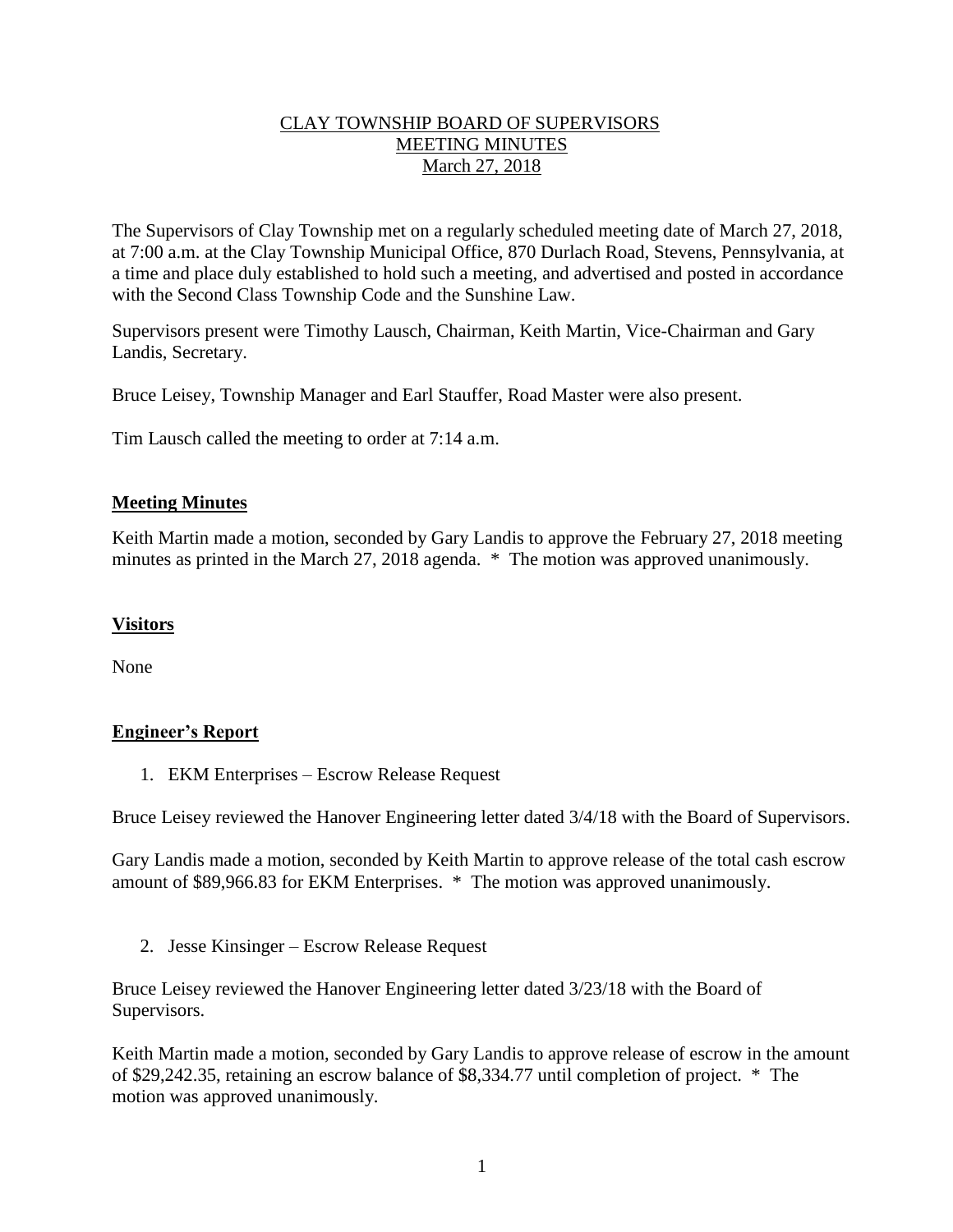3. Tim's Auto Body – Approve and Execute SWM Plan, Land Development Plan and MOU

After review, Keith Martin made a motion, seconded by Gary Landis to approve and execute the SWM Plan, Land Development Plan and MOU Agreements for Tim's Auto Body. \* The motion was approved unanimously.

4. G&N Holdings – Approve and Execute SWM Plan, Land Development Plan and MOU

After review, Keith Martin made a motion, seconded by Gary Landis to approve and execute the SWM Plan, Land Development Plan and MOU Agreements for G&N Holdings. \* The motion was approved unanimously.

#### **Old Business**

None

### **New Business**

1. Approve Purchase of Exchange Email Server, Laptop and Projector

After discussion, Gary Landis made a motion, seconded by Keith Martin to approve purchase of a Dell Latitude Laptop from Custom Computer with network set-up at a cost of \$899.95; and Email Exchange Server deployment at a cost of \$3,379.55; and approve purchase of an Epson Projector at a cost not to exceed \$600.00. \* The motion was approved unanimously.

2. Tour Roads of Clay Township

The Board of Supervisors, Township Manager and Road Master toured the roads of the Township.

Main topics of discussion and investigation were Stony Lane and Camp Road stormwater issues, Forest Hill Road widening project and Wildflower Pond temporary cul-de-sacs.

There was discussion with the neighbors along Stony Lane regarding widening the gutter and installing a larger stormwater pipe under the road and redirecting the stormwater to the west side of Camp Road.

There was also discussion on turning the temporary cul-de-sacs in the Wildflower Pond development into permanent cul-de-sacs.

The Board of Supervisors authorized the Township Engineer to investigate both items of discussion in more detail.

No decisions were made at this time.